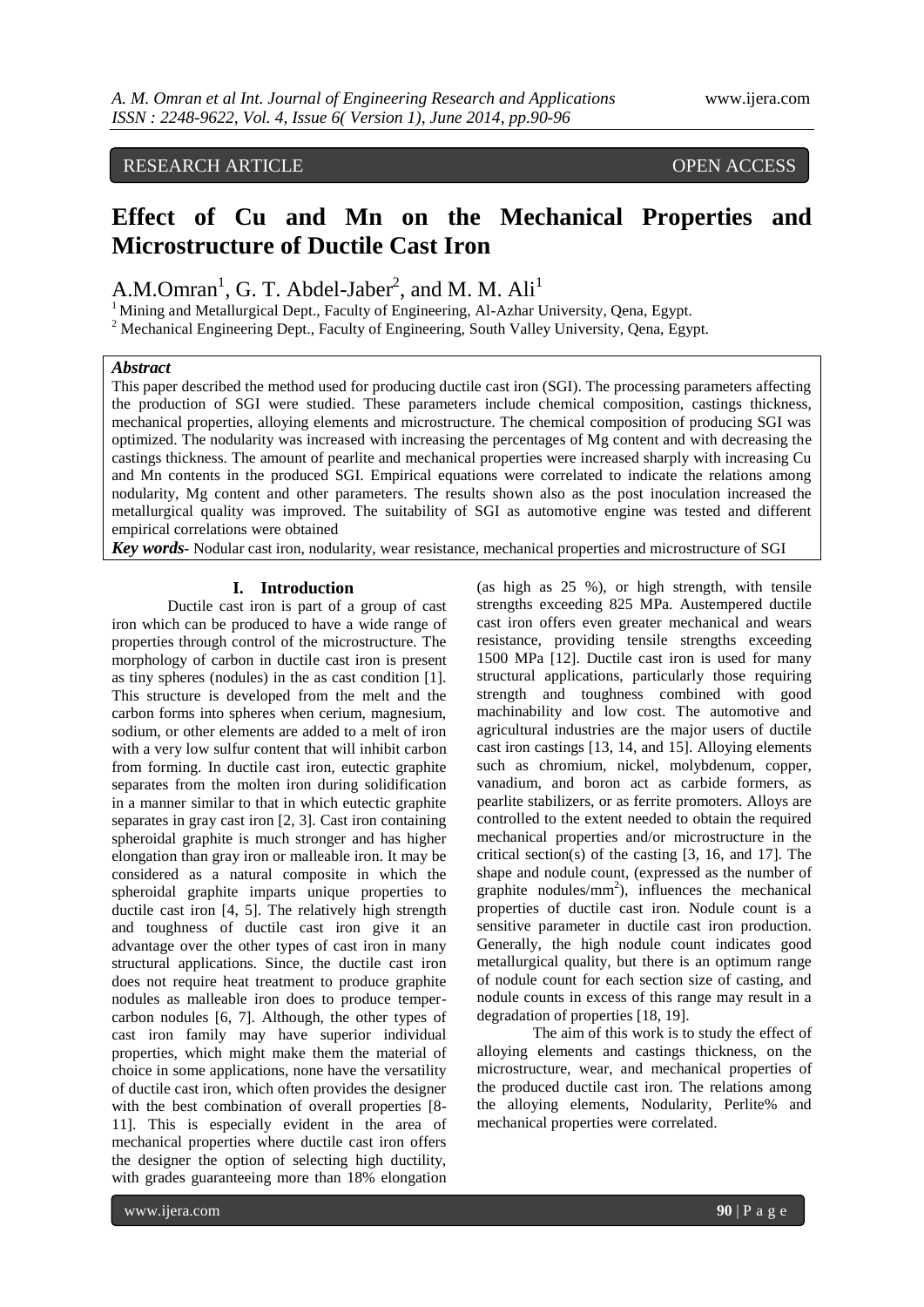#### **II. Experimental Work**

The materials used in this work are: Pig iron (4.2 % C, 0.2 % Si), steel scrap (0.2% C, 0.2% Si), carbon (90 %C), ferro-silicon (0.5 %C, 75 %Si), pure copper (99.9 %Cu), ferro-manganese (0.5 C%, 75%Mn) and nodulizer (45% Si, 5.5%Mg).

P.I and S.S were weighed - about 6 kg- and charged into induction furnace crucible. The weighed charge was completely melted and the slag was skimmed using a common de-slagging agent. The molten cast iron was hold at elevated temperature, then poured into thermal analysis crucible to estimate carbon equivalent (CE), C% and Si% content. Thereafter, charging and melt-down chemistry adjustments were made using a thermal analysis technique. Also, chemical analysis chill pieces were taken from each casting to spectrum analysis before adding nodulizer. Liquid treatment using Fe-Si-Mg (nodulizer) was added by method of injection at temperature 1400 °C. The treated molten metal was poured into thermal analysis crucible to estimate CE, C% and Si% content after adding nodulizer, then 0.2% of post inoculating agent was added. After 3 minute, the liquid metal was poured into chill piece and sand molds (steps mold) to give different thickness as shown in Fig.1. The specimens were taken from sand molds and prepared for metallographic, wear and mechanical tests. The castings were etched using Natal  $(3\%$  HNO<sub>3</sub> in methanol solution) for 3 min. for Pearlite% determination and the Nodularity results were compared with the standard charts according to ASTM 2567-11. The chemical analysis was performed using a spark emission spectrometer. The specimens also were cutting according to ASTM to carry out different mechanical properties under room and elevated temperature; tensile, wear, and hardness. The test pieces used for tensile testing were machined from as-cast SGI produced samples according to ASTM E 8M at room temperature. Wear test was performed using Pin-on-Disk wear testing machine with load 47.2 N, 96 rpm, distance 4000 m and the sliding velocity (0.2 m/sec) with normal and Argon atmosphere at different temperature [20]. The experiments were repeated at different parameters; Mg%, thickness, Mn%, Cu%, at pouring time 3 min. and pouring temperature  $1400$  °C. The results of these experiments will be indicated as follows.



Fig.1. Schematic diagram for mold pattern and experimental setup to make different thickness na <sub>m</sub> plc

# **III. Results and Discussion** *1- The chemical analysis for the producing SGI*

The chemical composition of the produced nodular cast iron is illustrated as shown in Table 1. The optimum CE must be selected as a function of section size of the casting. For a given section size, too high a CE will result in graphite flotation, as in the case of spheroidal graphite cast iron, while too low, a CE may result in increased chilling tendency. Also, it is important that the sulfur content not increased, because the higher the sulfur content, the more alloy is required for melt treatment; the sulfur is reacted with Mg and hinder the nodulization process. Typical residual sulfur levels after treatment must be 0.01 to 0.02% [15].

TABLE 1- CHEMICAL COMPOSITION OF THE PRODUCED DUCTILE CAST IRON

| Elem<br>ent | CE | $\mathbf{C}$ | Si Mg                                                  | Cu  | Mn  |  |
|-------------|----|--------------|--------------------------------------------------------|-----|-----|--|
|             |    |              | Rang   4.0-   3.0-   1.8-   0.01-   0.01-   0.1-   0.0 |     |     |  |
| e.%         |    | 3.9          | $2.8 \quad 0.05$                                       | 1.0 | 0.6 |  |

# *2 The effect of Magnesium (Mg%)*

The magnesium content is the most important element for the morphology of eutectic carbon in cast iron. The effect of Mg% on the nodularity % in the produced nodular cast iron at different thickness is indicated in Fig. 2. It can be noticed that the nodularity is increased linearly with increasing the Mg%,. The nodularity is more than 80% in the range from 0.025 to 0.035 at thickness 20 mm. Also the results indicated that the nodularity is decreased with increasing castings thickness, and this decreasing is caused by some oxidation of Mg due to the decreasing of solidification rate with increasing of thickness [20].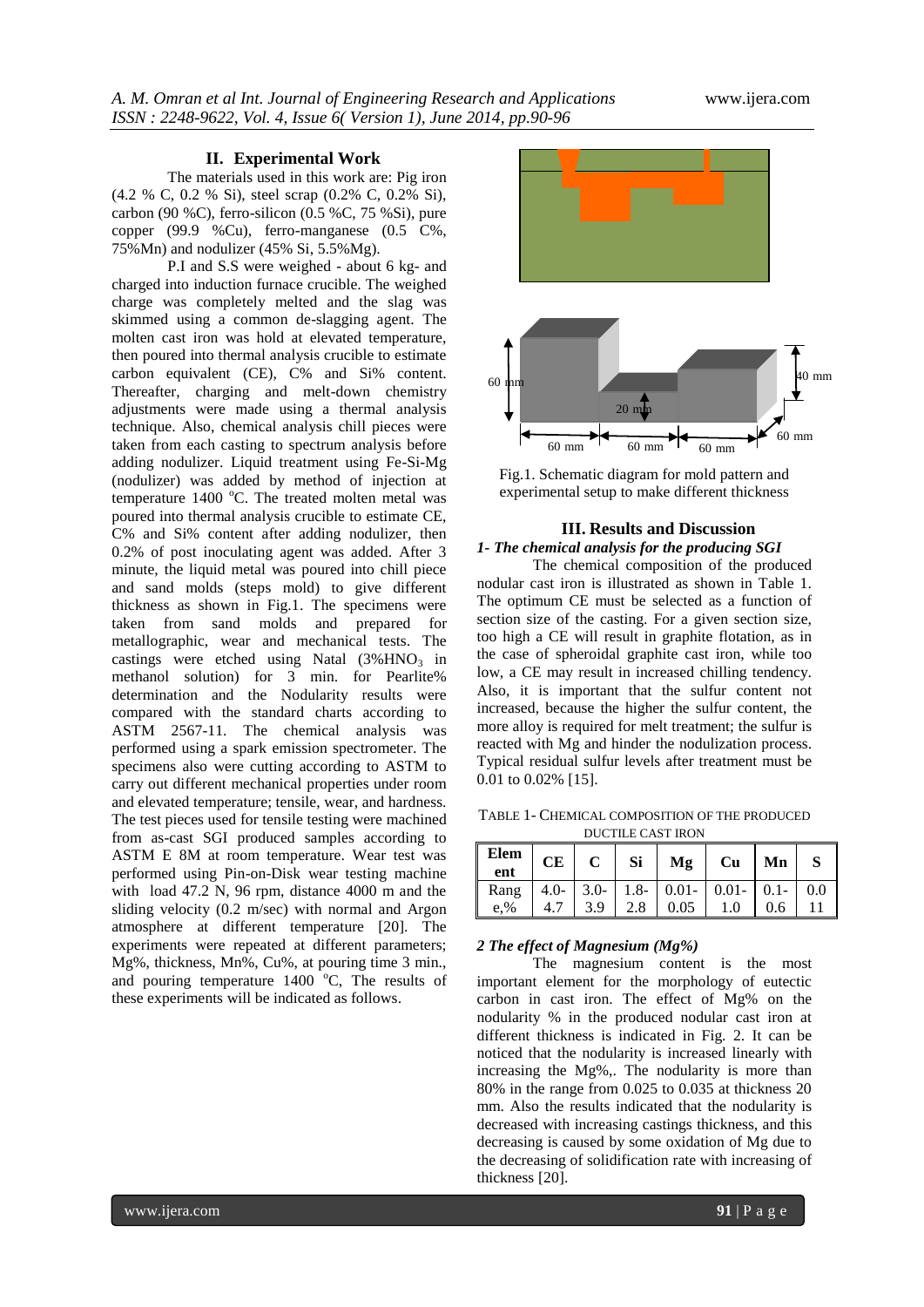

Fig. 2 Effect of Mg% contents on the nodularity% of the produced SGI specimens

#### *3 Effect of Copper*

The effect of Cu content on the amount of pearlite% in the produced SGI was studied from 0.01 to 1.0 % at different thickness as shown in Fig. 3. The results indicated that the amount of pearlite is increased sharply with increasing the Cu content in the produced SGI, but at the same Cu content, the amount pearlite is slightly decreased with increasing the casting thickness. The amount of pearlite was correlated as a function of Cu contents as follows:



Fig.2. Effect of Cu content on the pearlite % in SGI at different thickness

Fig.3 shows some etched micrographs with Nital (3%HNO3 in methanol solution) for 3 min. using light microscopy. These specimens were done at thickness 40 mm, Mg content 0.024% and at different Cu contents. Fig.3 (a, b, c and d) shows typical microstructure of SGI specimens contain 0.01, 0.4, 0.6 and 1.0 Cu%. This figure illustrated that the SGI were presented as a ferritic-pearlitic matrix (containing 11, 39, 51 and 72% pearlite %

respectively). Also, the size of carbon nodule increases with increasing Cu% contents. Although, the effect of Cu on the size of nodules is unavailable in open literature, but, it may be the presence of Cu fads or hinder the efficiency of inoculation process.



Fig. 3 Micrographs of the produced SGI at thickness 40 mm, 0.024% Mg and at different Cu contents a) 11% pearlite b) 39% pearlite. c) 51% pearlite d) 72% pearlite

#### *4 Effect of Manganese*

Effect of Mn content on the Pearlite % in the produced SGI at different thickness was studied from 0.1 to 0.6%. As shown in Fig. 4, the Pearlite % is increased with increasing Mn content. But the Pearlite % is decreased with increasing thickness at the same Mn content. The amount of pearlite was correlated as a function of Mn content and thickness (X) as follows:

Pearlite% =  $86 \text{ Mn}$ % –  $1/5 \text{ X} + 15$ 0.1 %<Mn<0.6% 20 mm <X<60 mm



Fig. 4 Effect of Mn content on Pearlite in SGI at different thickness

www.ijera.com **92** | P a g e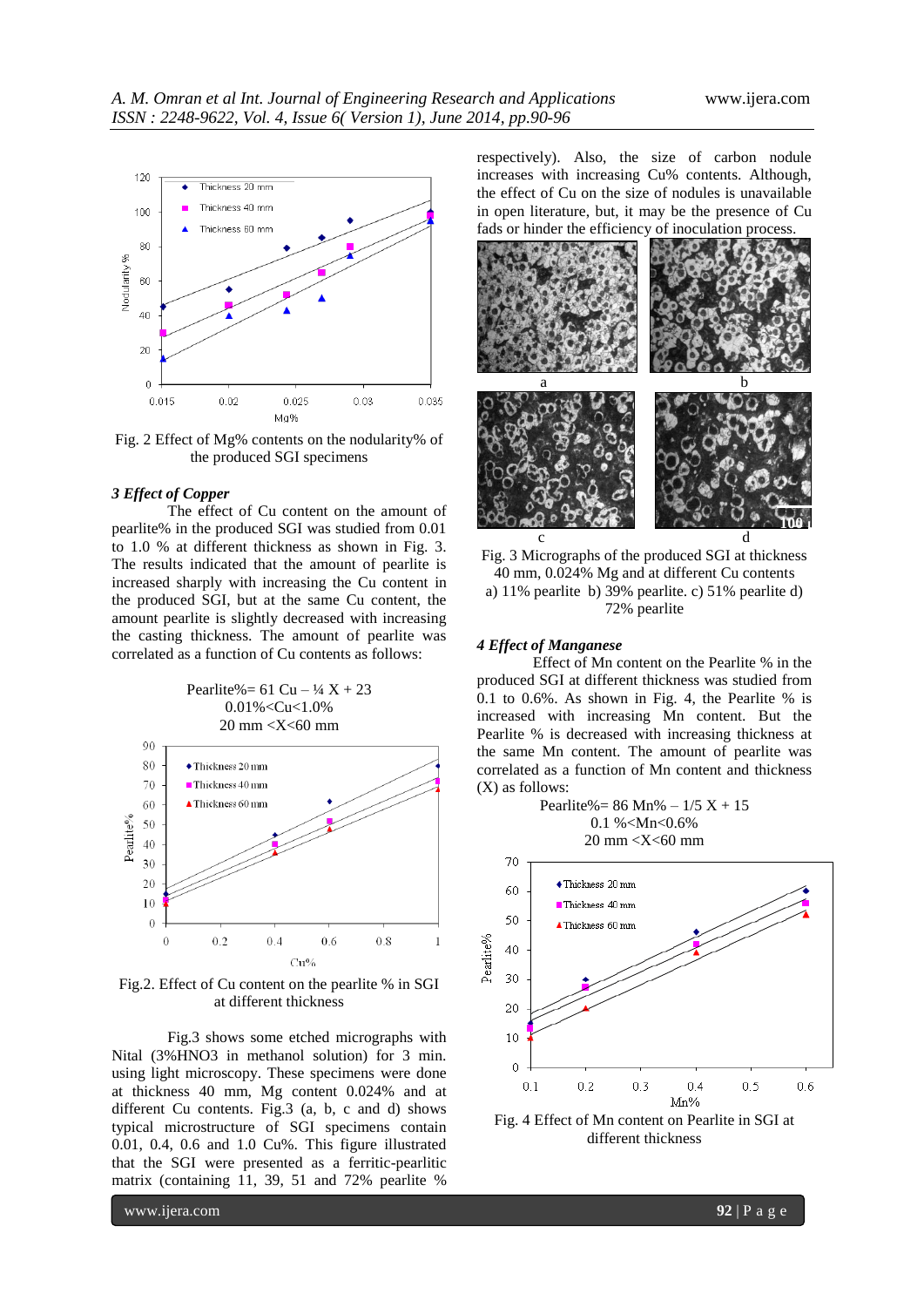Figure 5 shows two micrographs of the produced SGI etched with Nital for 3 min, at thickness 40 mm, Mg contents 0.024% and at different Mn%. Typical microstructure in Fig.5 (a, b) for SGI specimens contain 0.1, and 0.6 Mn%. It can be seen that SGI which were present in a ferriticpearlitic matrix(containing 13, and 55% pearlite respectively, but, it no noticeable any changes in the size of carbon with increasing of Mn% contents. Typical microstructures in Figures 3 and 5 illustrate that the effect of increasing in Cu % is larger than the effect of increasing in Mn%.



Fig. 5 Micrographs of the produced SGI at 40 mm thickness and 0.024Mg% with a) 0.1 Mn%, 13% pearlite b) 0.6 Mn%, 55% pearlite

# *5 Effect of post inoculation*

Fig. 6 shows two micrographs of the produced SGI with 40 mm thickness and 0.035 Mg%, inoculating with 0.1 and 0.2 of post inoculation (Fe-75%Si). From this figure, it can be seen that the size of graphite nodules in inoculating using 0.1 of post inoculation (Fig. 6a) is bigger than the graphite nodules using 0.2 of post inoculation (Fig.6b). According the ASTM E2567-11 the micrograph Fig.6a contains about 400 Noduls/mm2, while the micrograph Fig.6b contains about 1550 Noduls/mm2. This means good metallurgical quality will be obtained as the nodularity increased.



Fig. 6 Micrographs of the produced SGI with 40 mm thickness and 0.035 Mg% a) Inoculating with 0.1 Fe-Si  $(400 \text{ N/mm}^2)$ 

b) Inoculating with  $0.2$  (1550 N/mm<sup>2</sup>)

#### *6 Mechanical properties of the produced SGI*

*6.1 Ultimate tensile strength (UTS) and Hardness (BHN)*

Effect of Mg% on ultimate tensile strength and hardness at different thickness size 20, 40 and 60 mm was studied as shown in Figures 7, 8. Fig. 7 indicates that, the ultimate tensile strength is increased with increasing Mg content for all section sizes, and this is due to increase the nodularity. Effect of Mg content on tensile strength is decreased with increasing the casting thickness. This decreasing is due to decrease the solidification rate which leads to some Mg fading and decreasing the nodularity.



Fig 7 Effect of Mg content on tensile strength at different size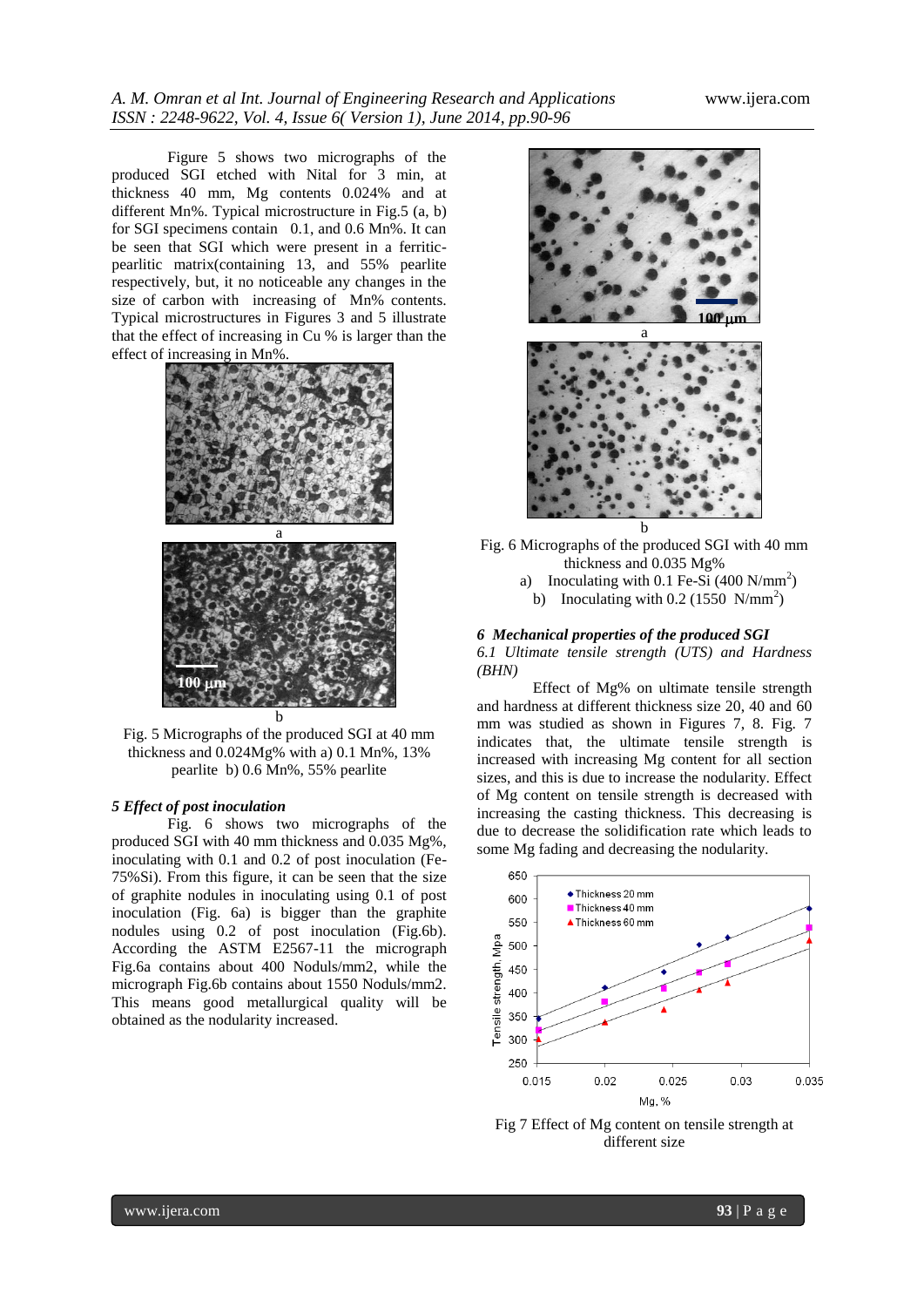Also from Fig. 8, the hardness is increased linearly by increasing Mg% and nodularity. The UTS and BHN are correlated as a function of Mg content and thickness (X) in the produced SGI as follows:



Fig 8 Effect of Mg contents on Hardness at different size

Mg, %

 $0.025$ 

 $0.03$ 

0.035

 $0.02$ 

0.015

*6.2 The effect of nodularity and Mg% on wear at elevated temperatures*

In order to determine the suitability of SGI as automotive engine, a series of scuffing tests were conducted to compare the wear resistance of various SGI microstructures and compositions with commercially available cylinder liner materials. So, the effects of Mg % and nodularity % in the produced SGI alloys on wear resistance were investigated as shown in Figures 9, 10. From these Figures, it can be seen that the amount of wear losses is decreased slightly with increasing of Mg% and nodularity%. The decreasing of wear amount in the produced SGI alloys is due to increase of its strength. While at same Mg% and nodularity, the wear amount is increased with increasing temperatures in normal atmosphere, but when the Ar atmosphere is used, the wear is little decreased at same temperature and nodularity, because Ag presence, the chance for oxidation is might be decreased than in presence of normal atmosphere [20]. The wear amount, mg/cm2 was correlated as a function of Mg% and nodularity (N) at room temperature in the produced SGI as follows:

Wear amount,  $mg/cm2 = -507.2mg% + 32.37$ Wear amount,  $mg/cm2 = -0.157 N + 31.70$ 0.015%<Mg<0.035% 45% <N<100%



Fig. 9 Effect of Mg% on the wear of the produced SGI specimens at different elevated temperatures and atmospheres





Also, Fig. 11 shows the relation between the pearlite% and wear in the produced SGI, from this Figure, it is clear to observe that the wear is decreased slightly with increasing pearlite amount%. This is due to increase hardness of pearlitic matrix. While at same pearlite%, the wear amount is increased with increasing temperature in normal atmosphere, but with Ar atmosphere, the wear is a little decreased at same temperature and pearlite%, because in presence of Ar the chance for oxidation is might be decreased than in presence of normal atmosphere [20]. The Wear amount,  $mg/cm^2$  was correlated as a function of pearlite% (P) at different temperatures and atmospheres in the produced SGI as follow:

At room temperature: Wear amount,  $mg/cm^2 = 0.115 P + 21.72$ At 200<sup>o</sup>C and air: Wear amount, mg/cm<sup>2</sup> = - $0.184 P + 38.70$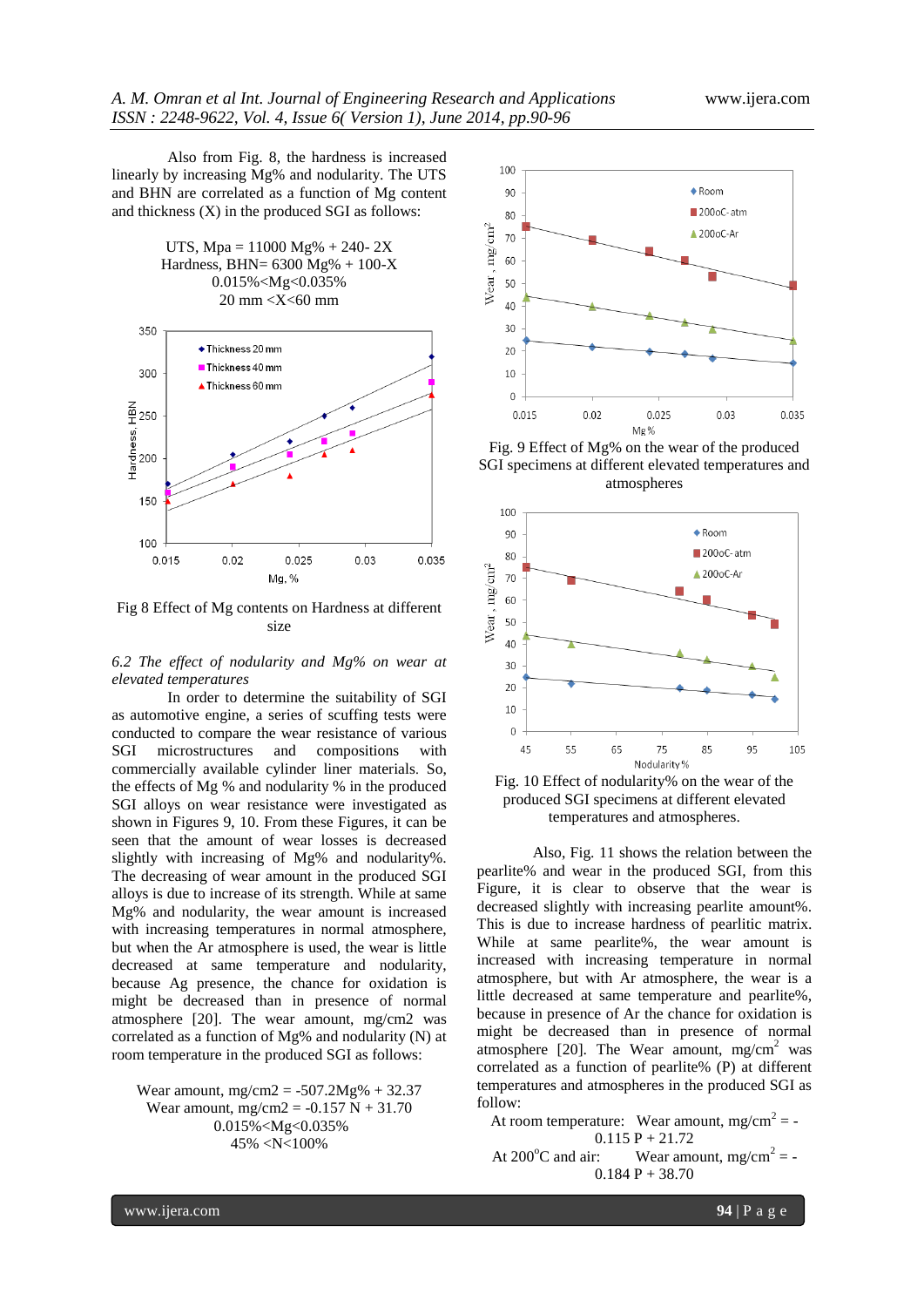

Fig. 11 Effect of Pearlite% on the wear amount of the produced SGI specimens at different elevated temperatures

The wear debris collected from the as-cast SGI is a dark gray color. The wear was carried out using pin-on-disk 0.2m/s for 4000 m and load 47.2 N at different nodularity; 45, 55, 78, 85, 95 and 100%. The size of most debris is ranged from 2 to 40  $\Box$  m. The average particles size of wear debris is decreased with increasing nodularity as shown in Fig. 12a-d. The volume, size, morphology and concentration of the wear debris particles produced are likely to

depend on tribological factors such as the properties of the material and the loads and movements experienced at the contact surfaces.

# **IV. Conclusions**

The method used for producing ductile cast iron was described. The optimum chemical compositions for producing ductile cast iron are summarized as: CE (4.2-4.5%), Carbon (3.3-3.7%), Silicon (2.1-2.7%) and Magnesium (0.025- 0.035 %). Empirical correlations to calculate the amount of pearlite in the produced SGI based on the Mn%,Cu% and thickness of ingot. The amount of pearlite is increased sharply with increasing Cu and Mn contents but is slightly decreased with increasing the casting thickness. The effect of increasing in Cu % is larger than the effect of increasing in Mn% .Good metallurgical quality will be obtained as the post inoculation increased. The tensile strength and hardness is increased by increasing Mg% and nodularity in the produced SGI.

The wear resistance is increased slightly with increasing of Mg%, nodularity% and pearlite %. At elevated temperature, the wear resistance decreased with increasing temperature in normal atmosphere, but when the Ar atmosphere was used the wear resistance was increased at the same elevated temperature, nodularity and pearlite %.



Fig. 12 SEM wear debris for SGI specimens at room temperature and different nodularity %, a) 45% b) 55% c) 78% d) 85% e) 95% and f) 100%.